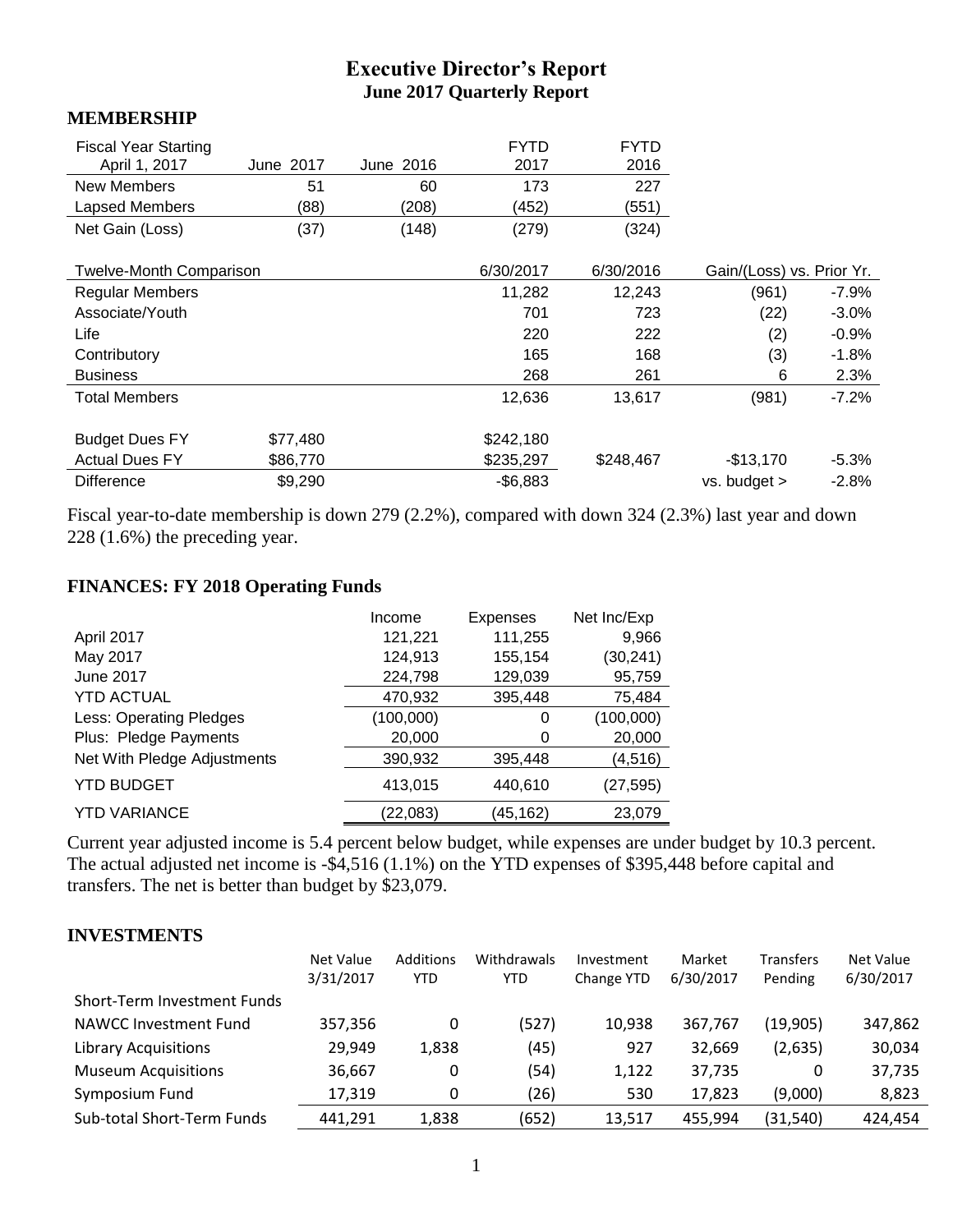|                                   | Net Value<br>3/31/2017 | <b>Additions</b><br><b>YTD</b> | Withdrawals<br><b>YTD</b> | Investment<br>Change YTD | Market<br>6/30/2017 | <b>Transfers</b><br>Pending | <b>Book Value</b><br>6/30/2017 |
|-----------------------------------|------------------------|--------------------------------|---------------------------|--------------------------|---------------------|-----------------------------|--------------------------------|
| Long-Term Investment Funds        |                        |                                |                           |                          |                     |                             |                                |
| Heritage Fund                     | 24,861                 | 0                              | (31)                      | 712                      | 25,542              | 0                           | 25,542                         |
| Museum & Library Fund             | 767,798                | 0                              | (939)                     | 21,986                   | 788,845             | (67, 118)                   | 721,727                        |
| Museum Endowment Fund             | 458,249                | 52,600                         | (622)                     | 14,575                   | 524,802             | (29,087)                    | 495,715                        |
| Library/Research Ctr Endowmt      | 130,394                | 1,000                          | (159)                     | 3,740                    | 134,975             | (8, 455)                    | 126,520                        |
| <b>School Endowment/Education</b> | 237,733                | 600                            | (291)                     | 6,817                    | 244,859             | (11,034)                    | 233,825                        |
| <b>NAWCC Endowment</b>            | 228,310                | 12,250                         | (284)                     | 6,790                    | 247,066             | (5, 436)                    | 241,630                        |
| Midwest Scholarship Fund          | 22,648                 | 0                              | (27)                      | 649                      | 23,270              | 0                           | 23,270                         |
| <b>Pritchard Fund</b>             | 51,336                 | 0                              | (63)                      | 1,470                    | 52,743              | 0                           | 52,743                         |
| Sub-total Long-Term Funds         | 1,921,329              | 66,450                         | (2, 416)                  | 56,739                   | 2,042,102           | (121, 130)                  | 1,920,972                      |
| <b>Total Investment Funds</b>     | 2,362,620              | 68,288                         | (3,068)                   | 70.256                   | 2.498.096           | (152, 670)                  | 2,345,426                      |

\*Consolidated Long-Term Funds actual balance - Individual named account balances are calculated.

The current values on investments reflect unrealized gains and losses due to market fluctuations. Actual gains and losses will only occur at maturity or when an investment is sold.

#### **MUSEUM: Noel Poirier, Museum Director**

The Museum's admission revenue for the quarter was \$19,599, which included ticket sales for our Hops 'n' Clocks fundraiser. Visitation for the quarter was 2,743, including 135 NAWCC members (5%). NAWCC store sales for the quarter were \$12,962.

The Museum opened two special exhibits this quarter. *Watch Portraits* is a display of the work of New York artist and watch photographer Atom Moore. Atom is the official photographer for the Horological Society of New York, Analog/Shift, and for the wristwatch collecting organization RedBarCrew. His exhibit will be up through the end of the year. The second exhibit is a juried art exhibit called *Art of Time* where artists were asked to choose objects from the collection and create artistic works inspired by those objects. More than 20 artists are on display from several countries. These exhibits were designed to promote art and horology in anticipation of this fall's Time Symposium on the subject.

The Museum staff took over all Museum education functions last quarter and instituted two new educational programs that will be offered every other month, in alternating months (Lunch Time and TIMEtalks). Two Lunch Time programs were offered this quarter, providing attendees an opportunity to discover objects in the Museum/Archive/Library collection up close and learn about why that object is an important part of horological history. The objects examined included two newly acquired objects: the Beaman Barn Clock from Massachusetts and the Ed Fechter Collection of Hamilton Watch Company drawings. In addition, Keith Lehman presented a TIMEtalks lecture on the cosmology and numerology related to horology. These talks have been well attended and are attracting a diverse audience of locals, members, and staff.

The Museum Director traveled to California in May to visit the collections of several NAWCC members. These visits were very fruitful in developing and furthering relationships with potential donors and in fostering good will toward the Museum and the NAWCC in general.

This quarter saw little in the way of facility work, although some necessary repairs were made to the HVAC. Much of our facility work in the spring is cleaning up the grounds after the winter to ensure that the building is presentable and welcoming for our visitors.

#### **MUSEUM COLLECTIONS: Kim Jovinelli, Curator**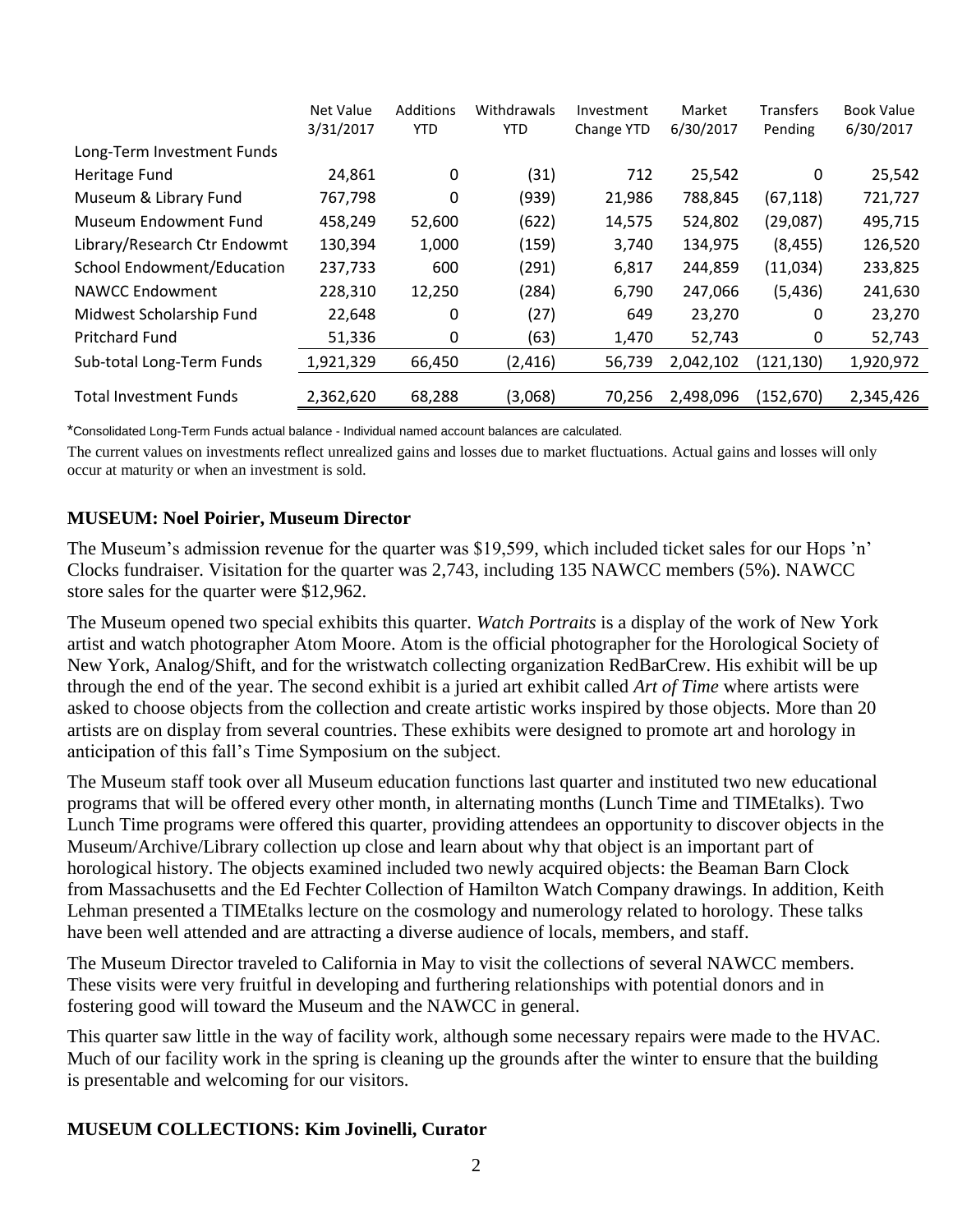The Museum has completed the installation of the *Art of Time* exhibit, currently on display through the end of January of 2018. Volunteer Janet MacGregor is continuing to work on researching files and adding any relevant information to the database. Judy Anttonen has decided to work exclusively with the Museum's Collections Department for now and is currently assisting the curator in determining possible items for deaccession. The Museum has added two interns, Katia and Rebecca, who have been assisting with the continuation of the collection assessment, the reinterpretation plan, and other projects as needed.

### **LIBRARY AND RESEARCH CENTER: Sara Butler Dockery, Library & Archives Supervisor**

In June we held the annual NAWCC Volunteer Appreciation Picnic. Our volunteers are a huge help to the Library staff and allow us to keep the Library running smoothly day to day. This year's volunteer of the year is Sally Biel, who has been volunteering in the Library for the past two years. We are very happy for Sally and grateful for her continuing help.

Kate recommended that we begin using ArchiveSpace, an archive cataloging system. It will allow us to make the archival collections searchable and more accessible to members. She is currently working on getting the finding aids added to the system. We also plan to shift the vertical file records from Library World to better separate them from the Lending Library collection.

We have received funding that will allow us to begin the first phase of upgrades to the Library's storage systems, installing the first four of six planned new shelves in the Library's section of the basement (two fixed shelves and two rolling shelves). We will add two additional shelves to the system as funding is available. Two of our volunteers, Fred and Terry, have been helping Clayton to sort the material that is stored down there and move the current fixed shelving across the street to the school. We expect to have the new shelving installed in late August.

#### **April-June 2017**

| <b>Lending Library Activity</b>       |       |
|---------------------------------------|-------|
| Total materials checked out -         | 349   |
| Loans through mail -                  | 245   |
| Loans in house -                      | 104   |
| Programs borrowed for Chapter use -   | 13    |
| <b>OPAC</b> searches                  | 1,731 |
| <b>Material Types</b>                 |       |
| VCR, DVD & Microfilm Loans -          | 76    |
| Books and NAWCC Bulletins -           | 273   |
| <b>Total Number of Visitors -</b>     | 123   |
| Non-members                           | 58    |
| Members -                             | 65    |
| <b>Fulfilled Research Questions -</b> | 237   |
| Paid Non-members -                    | 9     |
| <b>Library Processing Statistics</b>  |       |
| Acquisitions:                         | 38    |
| Donations:                            | 852   |
| Cataloged Items:                      | 166   |

#### **EDUCATION**

The Education Director resigned at the beginning of the year. The duties related to volunteers and Museum programming have been taken over by Museum Director Noel Poirier. The tasks related to coordinating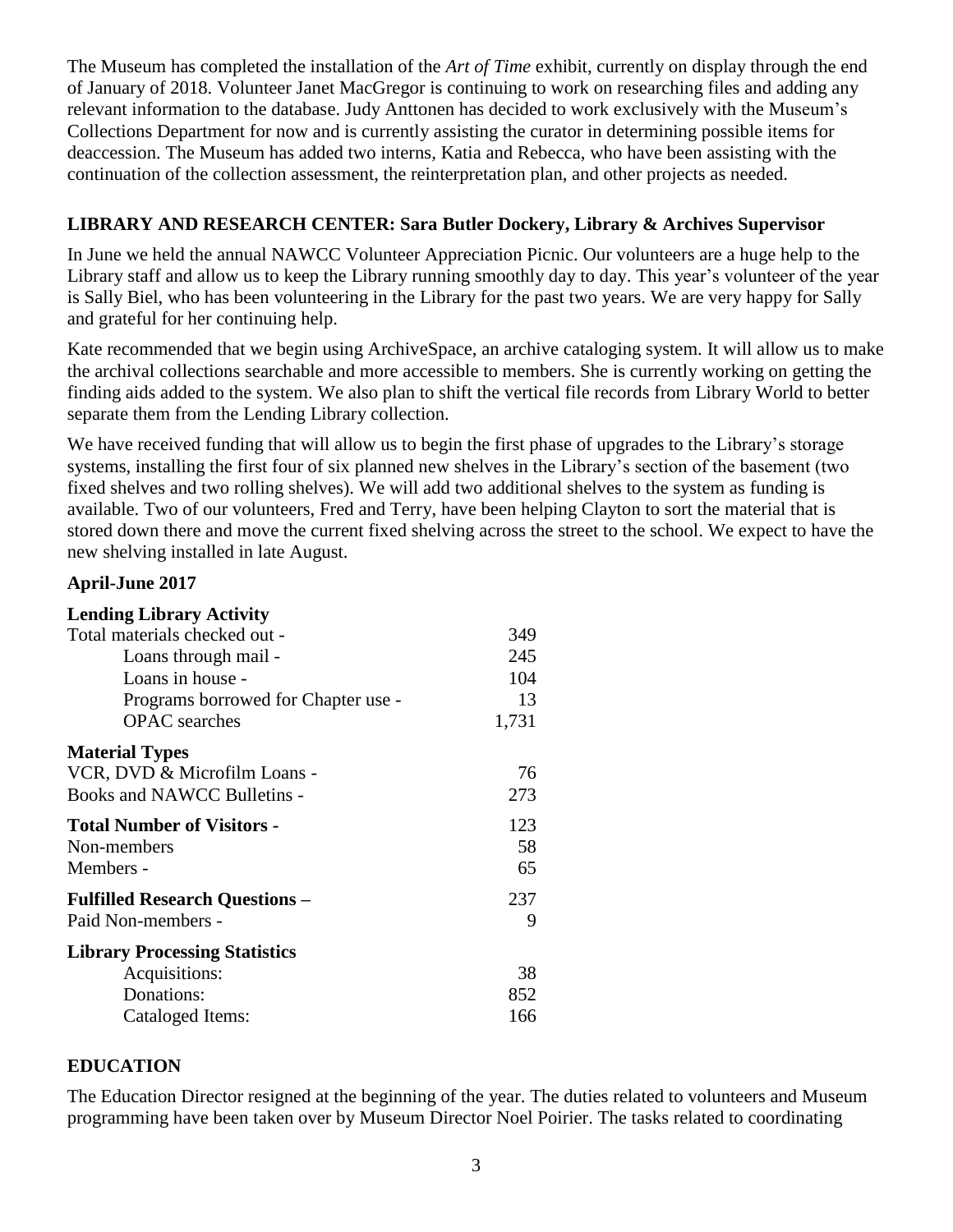workshops and registrations have been delegated to Admissions Manager Abby Krouse. The organization of the Education Department and staffing are currently under study.

### **NAWCC Workshops/Webinars**

Two traveling workshops were held at the National Convention in Arlington, TX, and seven workshops were held at the School of Horology. We held two webinars this quarter and had one educational school group. We held the "Evaluating Time" and "Luxury or Lie" courses taught by Adam Harris.

#### **Education Attendance**

#### **April - June**

| <b>Museum Education Programs:</b>    | 32  |
|--------------------------------------|-----|
| <b>Library Pass Participants:</b>    | 124 |
| <b>NAWCC Workshops Attendees:</b>    | 32  |
| <b>Traveling Workshop Attendees:</b> | 10  |
| <b>Online Workshop Purchases:</b>    | 16  |
| Webinar Attendance Live:             | 258 |
| <b>Webinar Views Recorded:</b>       | 92  |

## **PUBLICATIONS: Christiane Odyniec, Editor**

| <b>Periodicals—Watch &amp; Clock Bulletin</b> |                   |  |  |  |
|-----------------------------------------------|-------------------|--|--|--|
| Issue No.                                     | <b>Issue Date</b> |  |  |  |
| 42.7                                          | May/June 2017     |  |  |  |
| 428                                           | July/August 2017  |  |  |  |

I completed production of the May/June issue. July/August was mine from start to finish. Overall, reviews have been positive for both issues. Freda Conner was invaluable in maintaining continuity during this transition. I have made one noticeable change to the redesign: removal of the text box from the cover.

May/June contained 7 articles (including the final installment in Niles Kynett's series) and 11 features. July/August contained 7 articles (including George Meyer's Pritchard Prize entry) and 10 features; it also included the first of a new occasional series by Pat Holloway about watches commemorating American Fairs and Expositions. July/August also featured Donor Recognition.

I had a meeting with Andrew Shackelford from Walsworth regarding the quality of paper used for the *Watch & Clock Bulletin*. He confirmed that the difference some of the readers have noted is not because of paper quality but because of the change from gloss to matte. I will address this issue in my next Letter. Andy and I also talked about the possibility of Walsworth printing the *Mart & Highlights*. He is researching issues regarding mailing costs, paper size, quality, and color.

| <b>Periodicals</b> —Mart & Highlights |                   |             |  |  |  |
|---------------------------------------|-------------------|-------------|--|--|--|
| Issue No.                             | <b>Issue Date</b> | Revenue     |  |  |  |
| 395                                   | May/June 2017     | \$16,909.84 |  |  |  |
| 396                                   | July/August 2017  | \$20,278.61 |  |  |  |

Skinner's is once again advertising in the *Mart & Highlights*. Revenue for the July/August issue topped \$20K. Five new advertisers have appeared in the Mart.

Ad Coordinator Gillian Radel will begin contacting advertisers in August regarding 2018's advertising. Gillian has also begun proofreading the Chapter Highlights for Freda.

## **Special Publications**

Harrold's *American Watchmaking* was published.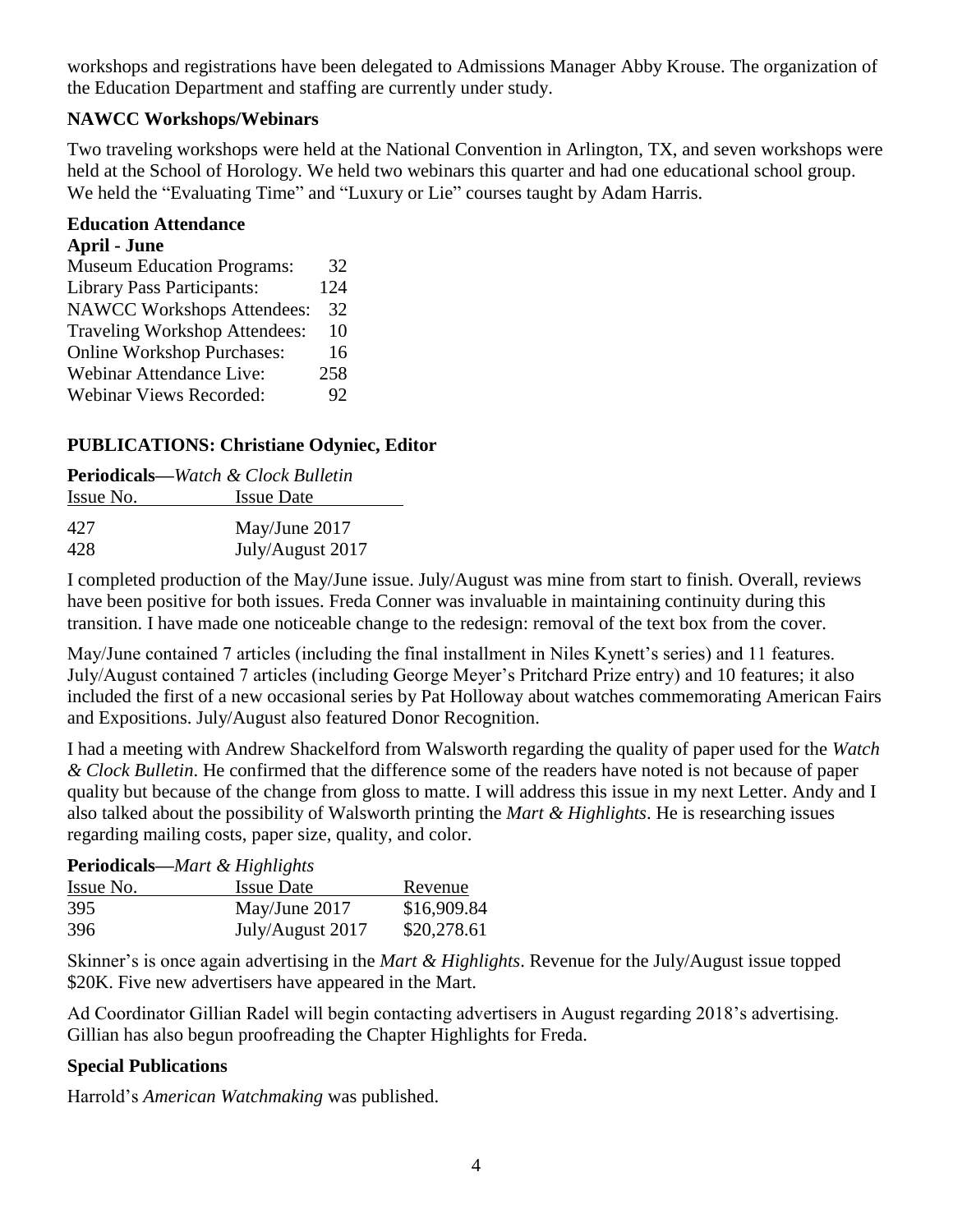The layout of Owen Burt's book on Walter Durfee is complete. Author corrections need to be incorporated, and a final proofread performed. I will work on pricing etc. in Lightning Source before the end of August, so that outgoing Executive Director Steve Humphrey can check my work.

Phil Priestley is still writing his manuscript. We have corresponded about how he should submit chapters when the time comes.

Snowden Taylor and Mary Jane Dapkus's book on early nineteenth-century shelf clock making is tentatively scheduled for mid- to late-2018.

I had a brief conversation with Noel Poirier about the Dudley book. Rough estimate for publication: late 2018.

## **WatchNews**

WatchNews Editor Keith Lehman has been energized since meeting with Steve Humphrey and myself in mid-June. He has run original articles by Aidan Hickey, Adam Harris, and Roberta Naas as well as aggregate articles. The arrangement with MrWatchMaster is working well. We are listed as a Friend on their site, and we have used their content, which has been well received. The average number of visitors to WatchNews has increased to 122 per day.

I pursued a lead and asked member Don Aukamp if he would like to write for WatchNews. He declined to write but agreed to be a source. Don worked for Schwalm Dial for 48 years, serving as product manager for 25.

## **Other Activities**

We continue to work on design and editing projects for the Museum as well as the Development, Marketing, and Membership departments. Keith has worked closely with Lu and Marion on logos for the Association's 75th Anniversary 2018 National Convention and Gala.

I have updated and simplified the Submission Guidelines. They are posted on the NAWCC website.

I am working, with my staff, on the Publications Department job descriptions to ensure that they are accurate and current.

## **INFORMATION SERVICES: Kevin Osborne, IS Director**

#### **Websites**

The new NAWCC site and the new Message Board are coming along nicely. The NAWCC site has the design and menus complete and much of the content added in. A much improved search function has been added. The new Message Board is up and running, and with a few issues recently resolved, should be ready for testing soon. Markus Harris and Tom McIntyre are the leads on both projects and have done an impressive job.

We had a couple of issues involving our SSL certificate and a login issue when accessing our publications online. Both of these issues have been resolved with the assistance of an outside vendor at a reasonable cost.

Regarding our SSL certificates, we have updated our Web security levels to a stronger encryption. This keeps us in compliance with the Payment Card Industry Data Security Standard (PCI DSS). It also keeps us up to date with the changes that Google is instituting, which require all websites to be secured with an SSL certificate. All the NAWCC websites are now secured and will open with an https prefix.

Updated Chapter websites and provided "How-to" assistance to Chapters for updating websites.

#### **iMIS Association Management Software**

We are in the midst of an iMIS update. Other than the normal necessity to remain current with iMIS upgrades, this version should now properly support the AutoPay function we want to make available to our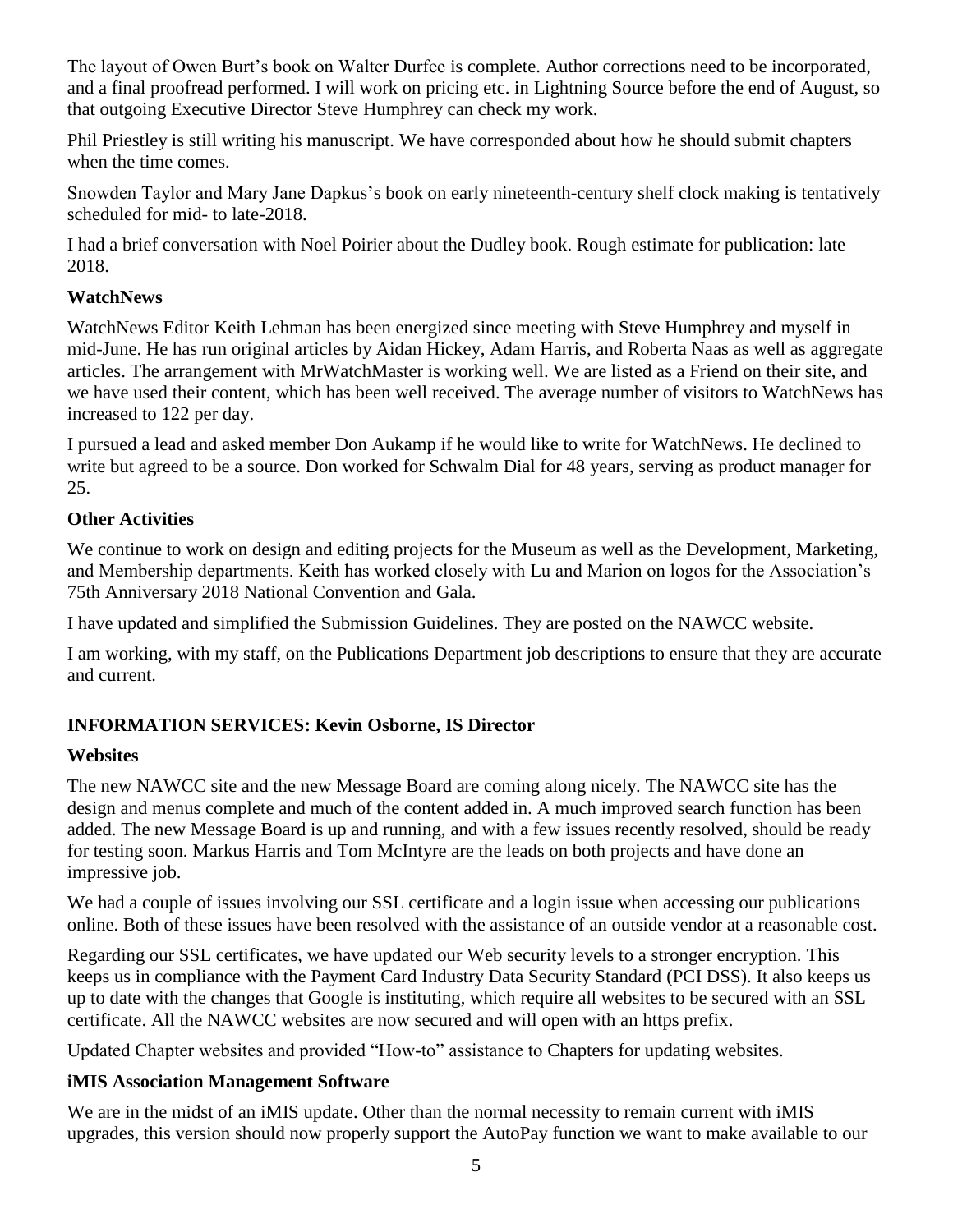members. AutoPay, as its name implies, would allow our members to automatically renew their membership and donate to the NAWCC without having to go through an interactive online, mail, or phone process.

A test site has been set up and a link created on a computer in the IS office. We are having our iMIS users come into the office and duplicate on the test site tasks that they perform on the current live iMIS site. They are also testing a Web version that is accessed from any Web browser. So far the process is working smoothly and all that we do currently is working on the new test site.

Once we are satisfied with the functionality of the test site, we will work toward going live and updating the servers and the local PCs with the new version.

### **COMMUNICATIONS: Markus Harris, Communications Director**

The Communications Department continued to maintain NAWCC websites and online resources, coordinating multiple email newsletters and targeted Constant Contact mailings on various topics, including event notices and support for Chapter meetings, Board of Directors (BOD) announcements, Publications announcements, Education updates, and local and regional events. Work has been completed on the new framework for the main Joomla website, which was unveiled for the BOD at the Arlington National Convention in June: it was suggested that the new site be tested for usability. In the meantime, it has begun to be actively populated, with go-live target date of September 1, 2017. We also continue to populate the dedicated document server hosting the NAWCC digital archives. Communications Director Markus Harris continues to work with Advertising Coordinator Gillian Radel to provide the Auction and eBay Sales eNewsletter for interested members: that newsletter now has a combined recipient list of over 2,000. We also have distributed promotional materials to Chapters in support of Chapter events as necessary. During this 90 day period Communications wrote and distributed press releases for Association and Museum events as follows: May Calendar, TIMEtalks, June Calendar, Make and Take Time, Blue Stars Museum, It's Lunch Time, The Art of Time, Hops 'n' Clocks, Watch & Clock Museum and NAWCC Executive Director award received from PA Museums, Museum Curator and Educator Earns Prestigious Service Award, Volunteer of the Year, July Calendar, and TIMEtalks: Art of Time. Communications printed, mailed, and invoiced newsletters for Chapters 134 and 11 and also generated monthly reports for the Controller on all newsletter printing activities for April, May, and June. Customer service advice was provided to members via Web and telephone as required.

Communications continues to host biweekly Communications Assessment Meetings to address department concerns and projects. Marketing & Special Events Coordinator Kim Craven provided full support for our spring "Luxury or Lie" and "Evaluating Time" classes, coordinating with local media to market the Atom Moore *Watch Portraits* exhibit and the *Art of Time* exhibit; Kim Craven also assisted in the setup and teardown of the Art of Time Exhibit Opening. Communications also provided full marketing and operations support to our annual Hops 'n' Clocks event, contacting potential H'n'C vendors via a targeted telephone campaign to recruit new providers. Communications coordinated with the Publications Department in designing and submitting our Summertime Activities Guide and AWCI advertisements, our Make and Take Poster, and the Evaluating Time/Luxury or Lie Poster. We worked with the special events team in the setup, operation of, and teardown of the Watch Portraits opening reception. Kim Craven also coordinated our internal events, notably preparations for the Job Search Committee and the Board of Director's annual meeting, plus managing the annual NAWCC picnic preparations (held on June 9).

## **MEMBER SERVICES: Pam Lindenberger, Manager**

## **Membership**

This quarter 37 past members renewed through telemarketing company MGI's quarterly calling period. We received 4 payments from the November 2016 marketing mailing totaling \$350.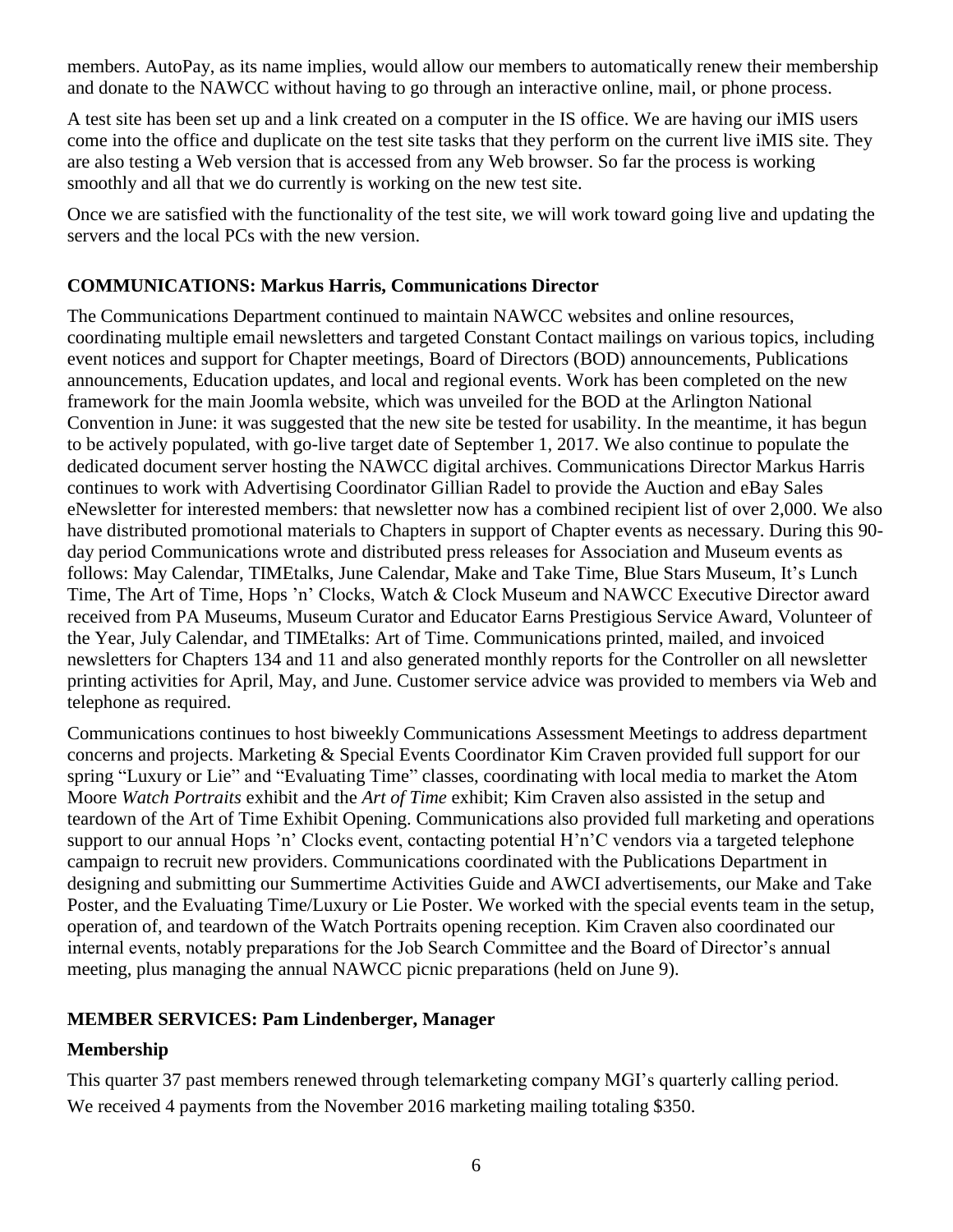Three regionals submitted 12 membership applications. Of those, 8 were Introductory and 1 was ineligible. We had an additional 50 Introductory memberships; 24 new Introductory members have renewed for a full year.

13 \$35 member recruitment vouchers were issued; 14 were redeemed.

Chapters were notified of recognition pin recipients.

Updated Old Timers & Fellows Chap 22 files for National Convention meeting.

Ribbons ordered and certificates printed for National Crafts Competition. Award certificates and pins were prepared for 2017 National Convention.

2018 National Convention online registration set up.

For All Time brochure being mailed with each renewing membership card.

Helped with development mailing to chapters.

Christa Eckert was hired to replace Shari Lappe as Member Services Administrative Assistant and started May 3.

## **DEVELOPMENT: Steve Humphrey, Executive Director**

| Year-to-date Comparison           | <b>FY18</b> | <b>FY17</b> | <b>FY16</b> |
|-----------------------------------|-------------|-------------|-------------|
| <b>Unrestricted Contributions</b> | 131,391.00  | 35,703.62   | 25,638.85   |
| <b>Restricted Contributions</b>   | 27,156.95   | 30,440.00   | 8,550.00    |
| <b>Endowment Contributions</b>    | 54,700.00   | 2,025.00    | 850.00      |
| <b>Total YTD</b>                  | 213.247.95  | 68,168.62   | 35,038.85   |

\*FY18 unrestricted contributions includes a \$100,000 multi-year pledge.

Unrestricted contributions were 12.1 percent less for the year, compared with the previous fiscal year, excluding the \$100,000 pledge. Restricted contributions were 10.8 percent less than the previous fiscal year. Endowment contributions reflect the For All Time 75th Anniversary Endowment and Capital Campaign plus any bequest designated for endowment. The increase in endowment giving was 2601.2% more than last year. Total contributions increased by 212.8 percent compared with FY17.

April to June Chapter contributions:

| Chapter                   | <b>Use</b>                        | Amount | <b>Note</b>          |
|---------------------------|-----------------------------------|--------|----------------------|
| New York Chap 2           | For All Time                      | 500    | <b>Greatest Need</b> |
| New England Chap 8        | <b>Greatest Need</b>              | 100    | Memorial             |
| Southwestern Chap 15      | <b>NAWCC Endowment</b>            | 500    |                      |
| Buckeye Chap 23           | <b>Greatest Need</b>              | 1,000  |                      |
| Greater MA Chap 87        | Symposium                         | 500    |                      |
| Keystone Chap 158         | Ansonia Street Clock              | 200    |                      |
| British Horology Chap 159 | Editing of Philip Priestley book* | 1,000  |                      |

Other gifts and grants over \$1,000 include \$100,000 ten-year pledge (\$10,000/yr.) from Jay T. Dutton, DVM, CPA; \$50,000 from the Herbert Leisy estate for Museum endowment; \$12,500 from Social Venture Partners Portland in support of a research intern; \$7,476 from Hamilton Watch Co. for the Library and Research Center; \$5,000 from the John Acker Foundation in support of the 2017 Annual Convention; \$3,500 from the William M. & Miriam F. Meehan Foundation, Inc. for area of greatest need; \$2,500 from the Lubrizol Foundation for the Ansonia Clock project (matching \$2,500 ruby membership from Frank del Greco); \$3,000 from Roger and Judith Gendron: \$2,000 for Museum endowment and \$1,000 for Library endowment; \$2,000 from George Goolsby for exhibits; \$1,201 from Phil & Jean Priestley for special publications; \$1,100 from Jay and Pat Holloway for area of greatest need; and \$1,000 from Keith Gray for